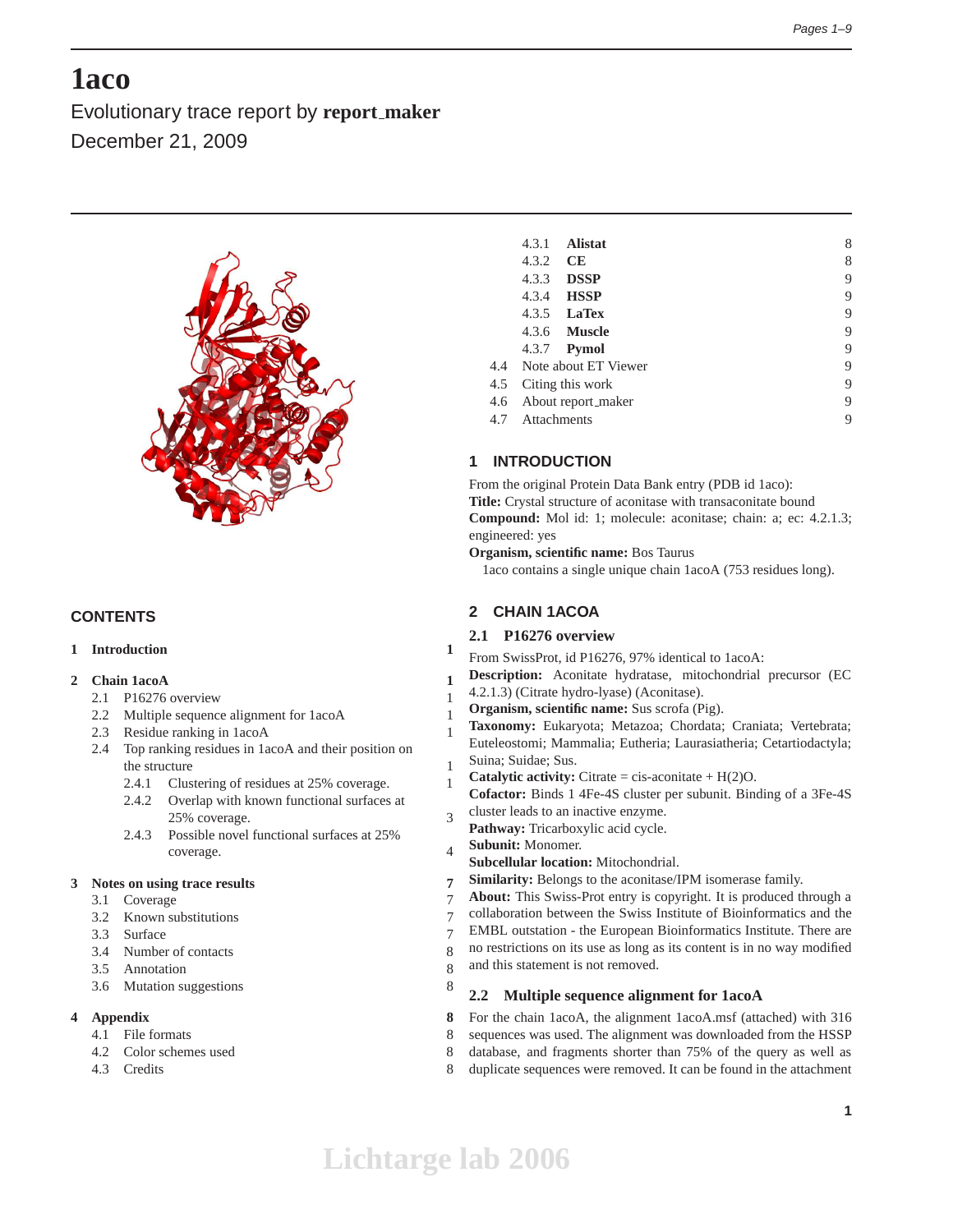

**Fig. 1.** Residues 2-252 in 1acoA colored by their relative importance. (See Appendix, Fig.9, for the coloring scheme.)

to this report, under the name of 1acoA.msf. Its statistics, from the *alistat* program are the following:

| Format:                   | MSF             |        |
|---------------------------|-----------------|--------|
| Number of sequences: 316  |                 |        |
| Total number of residues: |                 | 224998 |
| Smallest:                 | 580             |        |
| Largest:                  | 753             |        |
| Average length:           | 712.0           |        |
| Alignment length:         | 753             |        |
| Average identity:         | 40%             |        |
| Most related pair:        | 99%             |        |
| Most unrelated pair:      | 21 <sub>8</sub> |        |
| Most distant seq:         | 48%             |        |
|                           |                 |        |

Furthermore, 1% of residues show as conserved in this alignment. The alignment consists of 16% eukaryotic ( 4% vertebrata, 1% arthropoda, 8% fungi, <1% plantae), 8% prokaryotic, and 2% archaean sequences. (Descriptions of some sequences were not readily available.) The file containing the sequence descriptions can be found in the attachment, under the name 1acoA.descr.

### **2.3 Residue ranking in 1acoA**

The 1acoA sequence is shown in Figs. 1–3, with each residue colored according to its estimated importance. The full listing of residues in 1acoA can be found in the file called 1acoA.ranks sorted in the attachment.

#### **2.4 Top ranking residues in 1acoA and their position on the structure**

In the following we consider residues ranking among top 25% of residues in the protein . Figure 4 shows residues in 1acoA colored by their importance: bright red and yellow indicate more conserved/important residues (see Appendix for the coloring scheme). A Pymol script for producing this figure can be found in the attachment.

*2.4.1 Clustering of residues at 25% coverage.* Fig. 5 shows the top 25% of all residues, this time colored according to clusters they



**Fig. 2.** Residues 253-503 in 1acoA colored by their relative importance. (See Appendix, Fig.9, for the coloring scheme.)



**Fig. 3.** Residues 504-754 in 1acoA colored by their relative importance. (See Appendix, Fig.9, for the coloring scheme.)

belong to. The clusters in Fig.5 are composed of the residues listed in Table 1.

|                          | Table 1. |                                   |  |  |  |  |  |
|--------------------------|----------|-----------------------------------|--|--|--|--|--|
| cluster                  | size     | member                            |  |  |  |  |  |
| color                    |          | residues                          |  |  |  |  |  |
| red                      | 184      | 66,68,72,73,75,76,77,81,82        |  |  |  |  |  |
|                          |          | 120, 122, 123, 124, 126, 127, 139 |  |  |  |  |  |
|                          |          | 141, 142, 144, 145, 146, 147, 148 |  |  |  |  |  |
|                          |          | 151, 152, 153, 154, 157, 158, 163 |  |  |  |  |  |
|                          |          | 164, 165, 166, 167, 168, 169, 170 |  |  |  |  |  |
|                          |          | 172.173.178.179.180.181.182       |  |  |  |  |  |
|                          |          | 183, 184, 185, 186, 187, 189, 190 |  |  |  |  |  |
|                          |          | 191,192,200,204,207,209,214       |  |  |  |  |  |
|                          |          | 218, 219, 221, 222, 225, 232, 233 |  |  |  |  |  |
|                          |          | 234, 235, 239, 240, 242, 244, 252 |  |  |  |  |  |
|                          |          | 253, 255, 258, 259, 260, 261, 262 |  |  |  |  |  |
|                          |          | 264, 265, 266, 267, 268, 270, 271 |  |  |  |  |  |
| continued in next column |          |                                   |  |  |  |  |  |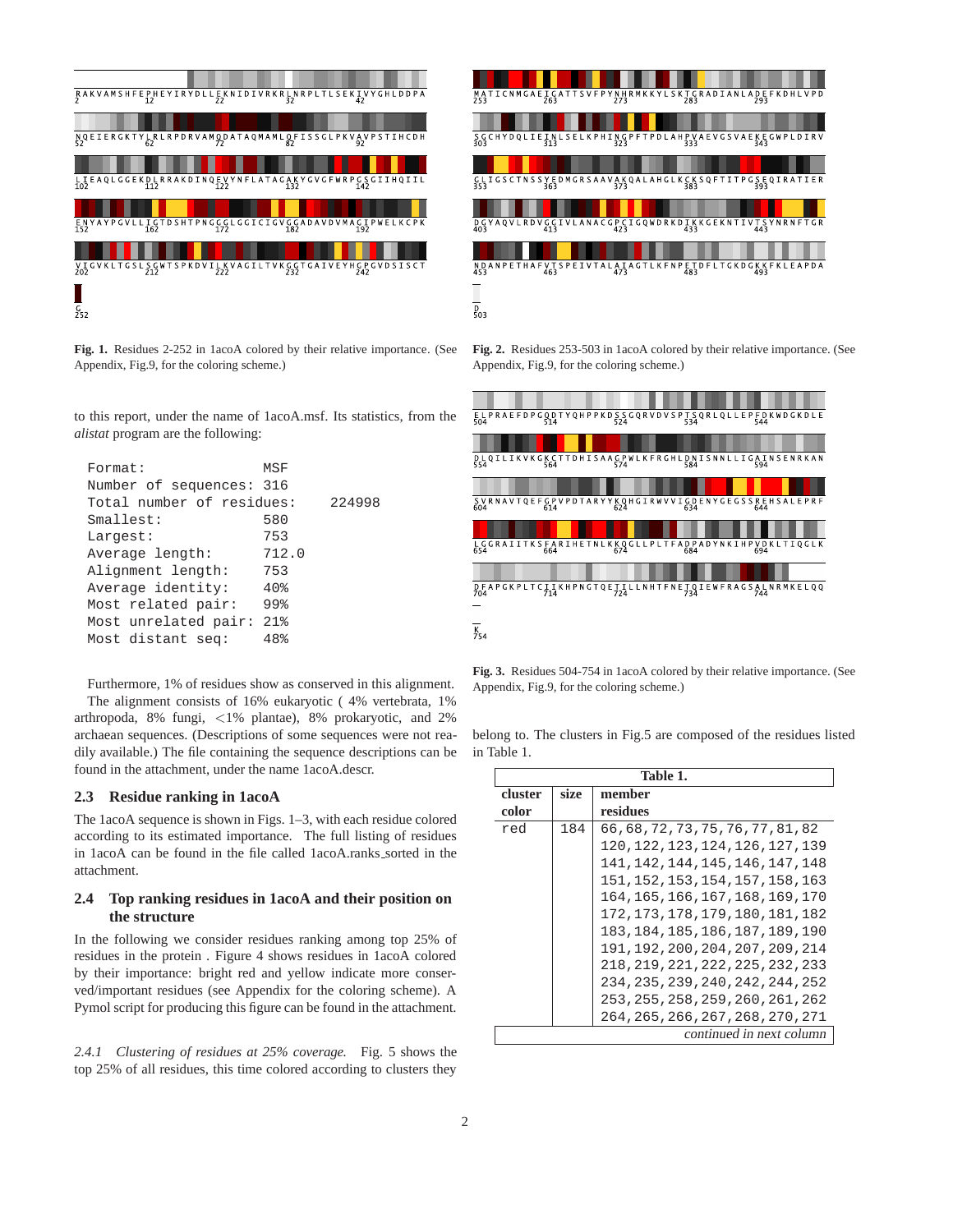

**Fig. 4.** Residues in 1acoA, colored by their relative importance. Clockwise: front, back, top and bottom views.



**Fig. 5.** Residues in 1acoA, colored according to the cluster they belong to: red, followed by blue and yellow are the largest clusters (see Appendix for the coloring scheme). Clockwise: front, back, top and bottom views. The corresponding Pymol script is attached.

| <b>Table 1.</b> continued |                          |                                                                        |  |  |  |  |  |
|---------------------------|--------------------------|------------------------------------------------------------------------|--|--|--|--|--|
| cluster                   | size.                    | member                                                                 |  |  |  |  |  |
| color                     |                          | residues                                                               |  |  |  |  |  |
|                           |                          |                                                                        |  |  |  |  |  |
|                           |                          | 273, 279, 280, 285, 307, 315, 318<br>320, 323, 325, 327, 328, 329, 355 |  |  |  |  |  |
|                           |                          | 356, 357, 358, 359, 360, 361, 362                                      |  |  |  |  |  |
|                           | continued in next column |                                                                        |  |  |  |  |  |

|         | <b>Table 1.</b> continued |                                   |  |  |  |  |  |
|---------|---------------------------|-----------------------------------|--|--|--|--|--|
| cluster | size                      | member                            |  |  |  |  |  |
| color   |                           | residues                          |  |  |  |  |  |
|         |                           | 363, 365, 391, 392, 393, 418, 420 |  |  |  |  |  |
|         |                           | 421, 422, 423, 424, 425, 426, 427 |  |  |  |  |  |
|         |                           | 428, 443, 444, 446, 447, 448, 449 |  |  |  |  |  |
|         |                           | 451, 452, 454, 455, 463, 465, 466 |  |  |  |  |  |
|         |                           | 467, 469, 471, 563, 564, 566, 567 |  |  |  |  |  |
|         |                           | 568, 569, 570, 571, 572, 573, 574 |  |  |  |  |  |
|         |                           | 635, 637, 638, 639, 640, 641, 642 |  |  |  |  |  |
|         |                           | 643, 644, 645, 646, 647, 648, 649 |  |  |  |  |  |
|         |                           | 651,654,655,659,663,664,665       |  |  |  |  |  |
|         |                           | 666, 667, 668, 670, 671, 672, 674 |  |  |  |  |  |
|         |                           | 675, 676, 679, 680, 742, 743, 745 |  |  |  |  |  |
| blue    | 2                         | 409,413                           |  |  |  |  |  |

**Table 1.** Clusters of top ranking residues in 1acoA.

*2.4.2 Overlap with known functional surfaces at 25% coverage.* The name of the ligand is composed of the source PDB identifier and the heteroatom name used in that file.

**Iron/sulfur cluster binding site.** Table 2 lists the top 25% of residues at the interface with 1acoSF4999 (iron/sulfur cluster). The following table (Table 3) suggests possible disruptive replacements for these residues (see Section 3.6).

| Table 2. |         |               |      |                 |               |      |  |
|----------|---------|---------------|------|-----------------|---------------|------|--|
| res      | type    | subst's       | cvg  | $\mathbf{noc}/$ | dist          | antn |  |
|          |         | $\frac{6}{6}$ |      | bb              | $\mathcal{A}$ |      |  |
| 165      | D       | D(100)        | 0.01 | 6/0             | 3.73          | site |  |
| 167      | Н       | H(100)        | 0.01 | 13/0            | 2.97          | site |  |
| 357      | $\rm S$ | S(100)        | 0.01 | 9/3             | 3.56          |      |  |
| 421      | C       | C(100)        | 0.01 | 19/8            | 2.28          |      |  |
| 452      | R       | $R(99)$ .     | 0.03 | 4/0             | 4.06          | site |  |
| 147      | Η       | $H(99)$ .     | 0.05 | 4/0             | 3.87          | site |  |
| 424      | C       | $C(99)$ PV    | 0.05 | 17/6            | 2.29          |      |  |
| 358      | C       | C(91)         | 0.06 | 14/4            | 2.32          |      |  |
|          |         | S(8)          |      |                 |               |      |  |
| 425      | I       | I(96)         | 0.07 | 8/3             | 3.54          |      |  |
|          |         | V(1)CT        |      |                 |               |      |  |
| 446      | N       | N(91)         | 0.07 | 5/0             | 3.14          | site |  |
|          |         | $P(8)$ .      |      |                 |               |      |  |
| 145      | I       | I(92)         | 0.10 | 7/0             | 3.97          |      |  |
|          |         | $V(6)$ .      |      |                 |               |      |  |
| 146      | I       | V(8)          | 0.18 | 1/0             | 4.25          |      |  |
|          |         | I(50)         |      |                 |               |      |  |
|          |         | S(8)          |      |                 |               |      |  |
|          |         | $C(30)$ .     |      |                 |               |      |  |
|          |         | $M(1)$ L      |      |                 |               |      |  |

**Table 2.** The top 25% of residues in 1acoA at the interface with iron/sulfur cluster.(Field names: res: residue number in the PDB entry; type: amino acid type; substs: substitutions seen in the alignment; with the percentage of each type in the bracket; noc/bb: number of contacts with the ligand, with the number of contacts realized through backbone atoms given in the bracket; dist: distance of closest apporach to the ligand. )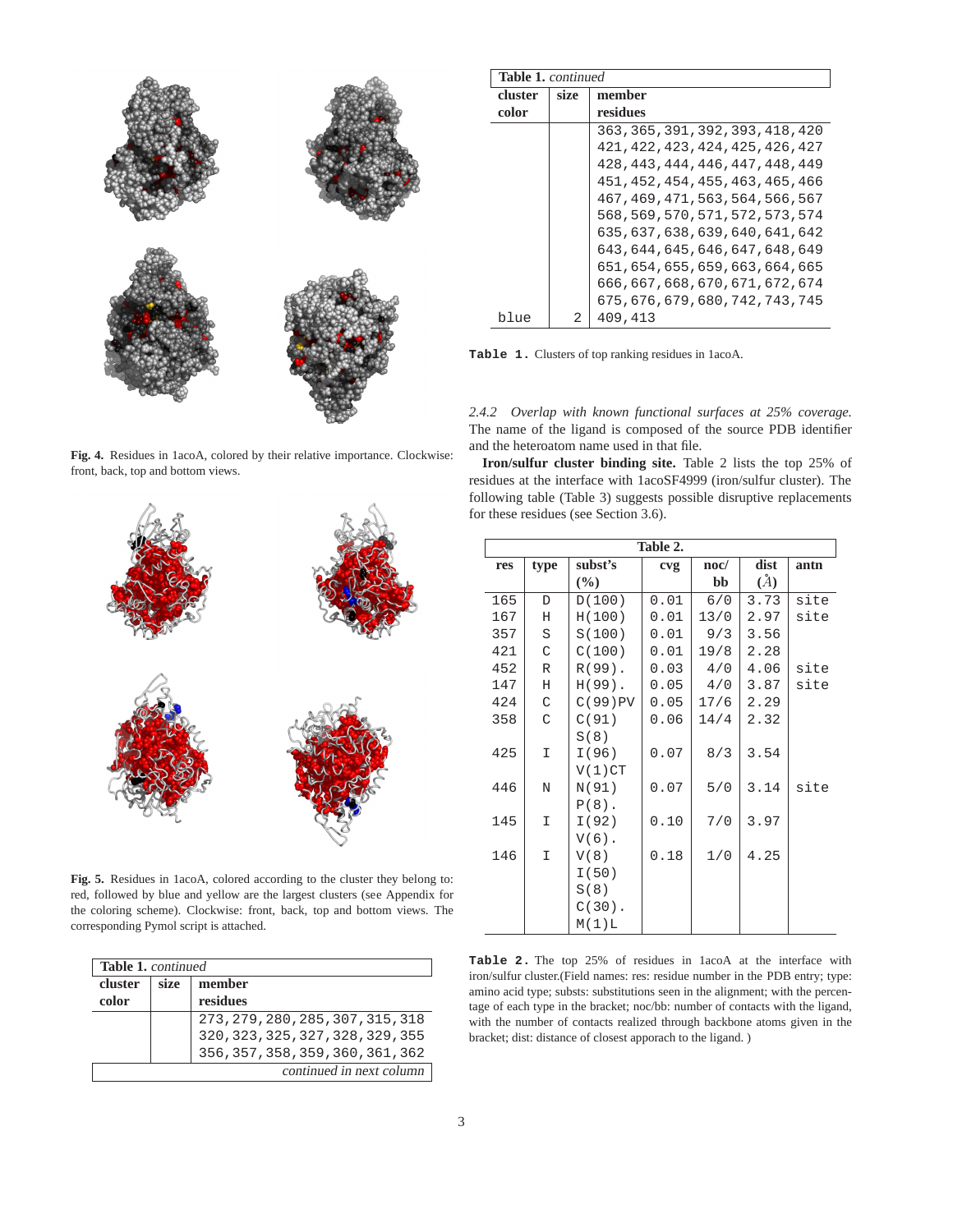|     | Table 3.           |                             |  |  |  |  |
|-----|--------------------|-----------------------------|--|--|--|--|
| res | disruptive<br>type |                             |  |  |  |  |
|     |                    | mutations                   |  |  |  |  |
| 165 | D                  | (R)(FWH)(KYVCAG)(TQM)       |  |  |  |  |
| 167 | Η                  | (E)(TQMD)(SNKVCLAPIG)(YR)   |  |  |  |  |
| 357 | S                  | $(KR)$ (FOMWH) (NYELPI) (D) |  |  |  |  |
| 421 | C                  | (KER)(FOMWHD)(NYLPI)(SVA)   |  |  |  |  |
| 452 | R                  | (TD)(SVCLAPIG)(YE)(FMW)     |  |  |  |  |
| 147 | Η                  | (E)(TQMD)(SNUCLAPIG)(K)     |  |  |  |  |
| 424 | C                  | $(R)$ (KE) (H) (Y)          |  |  |  |  |
| 358 | C                  | (KR) (E) (FOMWH) (D)        |  |  |  |  |
| 425 | I                  | (R)(Y)(H)(K)                |  |  |  |  |
| 446 | N                  | $(Y)$ (H) $(T)$ (FW)        |  |  |  |  |
| 145 | I                  | (Y)(R)(H)(T)                |  |  |  |  |
| 146 | I                  | (R)(Y)(H)(TK)               |  |  |  |  |

**Table 3.** List of disruptive mutations for the top 25% of residues in 1acoA, that are at the interface with iron/sulfur cluster.



**Fig. 6.** Residues in 1acoA, at the interface with iron/sulfur cluster, colored by their relative importance. The ligand (iron/sulfur cluster) is colored green. Atoms further than  $30\AA$  away from the geometric center of the ligand, as well as on the line of sight to the ligand were removed. (See Appendix for the coloring scheme for the protein chain 1acoA.)

Figure 6 shows residues in 1acoA colored by their importance, at the interface with 1acoSF4999.

**Aconitate ion binding site.** Table 4 lists the top 25% of residues at the interface with 1acoTRA755 (aconitate ion). The following table (Table 5) suggests possible disruptive replacements for these residues (see Section 3.6).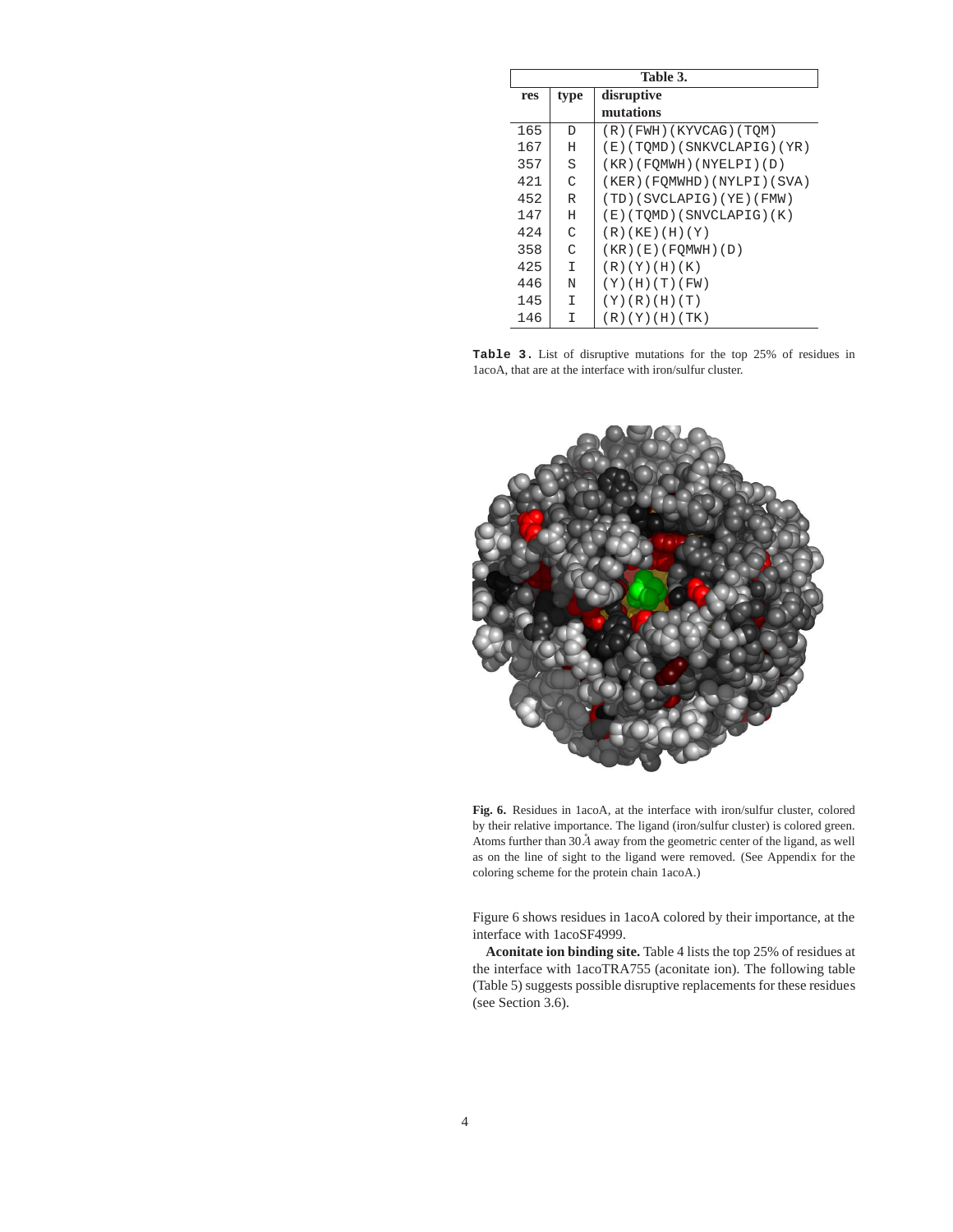| Table 4. |             |               |      |             |      |      |  |
|----------|-------------|---------------|------|-------------|------|------|--|
| res      | type        | subst's       | cvg  | $\bf{noc}/$ | dist | antn |  |
|          |             | $\frac{6}{2}$ |      | bb          | (A)  |      |  |
| 165      | $\mathbb D$ | D(100)        | 0.01 | 33/9        | 3.31 | site |  |
| 166      | S           | S(100)        | 0.01 | 15/9        | 2.70 |      |  |
| 167      | Η           | H(100)        | 0.01 | 5/1         | 4.37 | site |  |
| 568      | $\mathbb D$ | D(100)        | 0.01 | 2/0         | 4.79 |      |  |
| 447      | $\mathbb R$ | $R(99)$ .     | 0.03 | 13/0        | 3.17 | site |  |
| 452      | R           | $R(99)$ .     | 0.03 | 11/0        | 2.87 | site |  |
| 642      | S           | $S(99)$ .     | 0.03 | 32/11       | 2.90 | site |  |
| 644      | R           | $R(99)$ .     | 0.03 | 26/5        | 2.93 | site |  |
| 425      | I           | I(96)         | 0.07 | 5/0         | 3.91 |      |  |
|          |             | V(1)CT        |      |             |      |      |  |
| 643      | S           | S(89)         | 0.07 | 15/8        | 2.75 | site |  |
|          |             | $A(10)$ .     |      |             |      |      |  |
| 164      | T           | T(75)         | 0.10 | 2/2         | 4.69 |      |  |
|          |             | S(20)         |      |             |      |      |  |
|          |             | A(3)MC        |      |             |      |      |  |
| 72       | Q           | Q(95)         | 0.15 | 11/0        | 2.93 | site |  |
|          |             | (1)           |      |             |      |      |  |
|          |             | H(2)R         |      |             |      |      |  |
| 75       | T           | T(85)         | 0.20 | 6/1         | 3.59 |      |  |
|          |             | . $(1)$       |      |             |      |      |  |
|          |             | S(10)         |      |             |      |      |  |
|          |             | $L(1)$ RMN    |      |             |      |      |  |

**Table 4.** The top 25% of residues in 1acoA at the interface with aconitate ion.(Field names: res: residue number in the PDB entry; type: amino acid type; substs: substitutions seen in the alignment; with the percentage of each type in the bracket; noc/bb: number of contacts with the ligand, with the number of contacts realized through backbone atoms given in the bracket; dist: distance of closest apporach to the ligand. )

| Table 5. |      |                             |  |  |  |  |
|----------|------|-----------------------------|--|--|--|--|
| res      | type | disruptive                  |  |  |  |  |
|          |      | mutations                   |  |  |  |  |
| 165      | D    | (R)(FWH)(KYVCAG)(TQM)       |  |  |  |  |
| 166      | S    | $(KR)$ (FOMWH) (NYELPI) (D) |  |  |  |  |
| 167      | Η    | (E)(TOMD)(SNKVCLAPIG)(YR)   |  |  |  |  |
| 568      | D    | $(R)$ (FWH) (KYVCAG) (TQM)  |  |  |  |  |
| 447      | R    | (TD)(SVCLAPIG)(YE)(FMW)     |  |  |  |  |
| 452      | R    | (TD)(SVCLAPIG)(YE)(FMW)     |  |  |  |  |
| 642      | S    | $(KR)$ (FOMWH) (NLPI) (YE)  |  |  |  |  |
| 644      | R    | (TD) (SVCLAPIG) (YE) (FMW)  |  |  |  |  |
| 425      | I    | (R)(Y)(H)(K)                |  |  |  |  |
| 643      | S    | (KR) (H) (Q) (FMW)          |  |  |  |  |
| 164      | T    | (R)(K)(H)(FQW)              |  |  |  |  |
| 72       | Q    | (TY)(SFVCAWG)(HD)(ELPI)     |  |  |  |  |
| 75       | T    | (R) (H) (K) (FW)            |  |  |  |  |

**Table 5.** List of disruptive mutations for the top 25% of residues in 1acoA, that are at the interface with aconitate ion.

Figure 7 shows residues in 1acoA colored by their importance, at the interface with 1acoTRA755.

*2.4.3 Possible novel functional surfaces at 25% coverage.* One group of residues is conserved on the 1acoA surface, away from (or



**Fig. 7.** Residues in 1acoA, at the interface with aconitate ion, colored by their relative importance. The ligand (aconitate ion) is colored green. Atoms further than  $30\AA$  away from the geometric center of the ligand, as well as on the line of sight to the ligand were removed. (See Appendix for the coloring scheme for the protein chain 1acoA.)

susbtantially larger than) other functional sites and interfaces recognizable in PDB entry 1aco. It is shown in Fig. 8. The right panel shows (in blue) the rest of the larger cluster this surface belongs to.



**Fig. 8.** A possible active surface on the chain 1acoA. The larger cluster it belongs to is shown in blue.

The residues belonging to this surface "patch" are listed in Table 6, while Table 7 suggests possible disruptive replacements for these residues (see Section 3.6).

| Table 6.                 |      |                       |      |      |  |  |  |
|--------------------------|------|-----------------------|------|------|--|--|--|
| res                      | type | substitutions( $\%$ ) | cvg  | antn |  |  |  |
| 165                      | D    | D(100)                | 0.01 | site |  |  |  |
| 166                      | S    | S(100)                | 0.01 |      |  |  |  |
| 167                      | Η    | H(100)                | 0.01 | site |  |  |  |
| continued in next column |      |                       |      |      |  |  |  |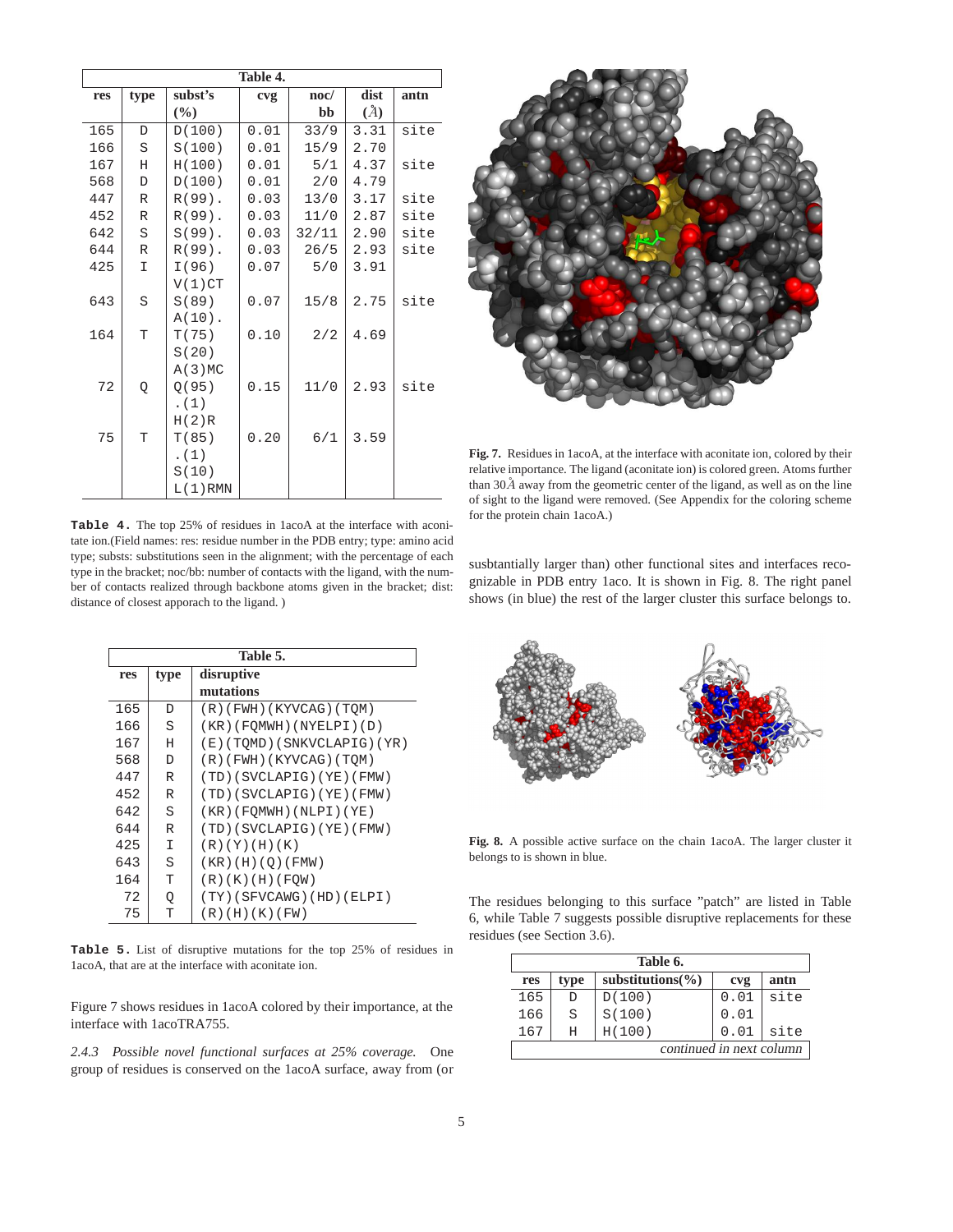|     | Table 6. continued |                          |      |      |  |  |  |  |
|-----|--------------------|--------------------------|------|------|--|--|--|--|
| res | type               | substitutions( $\%$ )    | cvg  | antn |  |  |  |  |
| 180 | G                  | G(100)                   | 0.01 |      |  |  |  |  |
| 182 | G                  | G(100)                   | 0.01 |      |  |  |  |  |
| 357 | S                  | S(100)                   | 0.01 |      |  |  |  |  |
| 360 | Ν                  | N(100)                   | 0.01 |      |  |  |  |  |
| 421 | С                  | C(100)                   | 0.01 |      |  |  |  |  |
| 568 | D                  | D(100)                   | 0.01 |      |  |  |  |  |
| 447 | R                  | $R(99)$ .                | 0.03 | site |  |  |  |  |
| 448 | Ν                  | $N(99)$ .                | 0.03 |      |  |  |  |  |
| 449 | F                  | $F(99)$ .                | 0.03 |      |  |  |  |  |
| 452 | R                  | $R(99)$ .                | 0.03 | site |  |  |  |  |
| 641 | G                  | $G(99)$ .                | 0.03 |      |  |  |  |  |
| 642 | S                  | $S(99)$ .                | 0.03 | site |  |  |  |  |
| 644 | R                  | R(99).                   | 0.03 | site |  |  |  |  |
| 666 | R                  | R(99).                   | 0.03 |      |  |  |  |  |
| 667 | Ι                  | $I(99)$ .                | 0.03 |      |  |  |  |  |
| 676 | G                  | $G(99)$ .                | 0.03 |      |  |  |  |  |
| 200 | Ρ                  | P(99)T                   | 0.04 |      |  |  |  |  |
| 325 | Ρ                  | $P(99)$ .                | 0.04 |      |  |  |  |  |
| 147 | Η                  | $H(99)$ .                | 0.05 | site |  |  |  |  |
| 262 | Ε                  | E(99)S                   | 0.05 |      |  |  |  |  |
| 264 | G                  | G(99)L                   | 0.05 |      |  |  |  |  |
| 285 | R                  | R(99)G.                  | 0.05 |      |  |  |  |  |
| 424 | С                  | $C(99)$ PV               | 0.05 |      |  |  |  |  |
| 426 | G                  | $G(99)$ PL               | 0.05 |      |  |  |  |  |
| 358 | $\mathsf C$        | C(91)S(8)                | 0.06 |      |  |  |  |  |
| 639 | G                  | $G(98)A(1)$ .            | 0.06 |      |  |  |  |  |
| 665 | Α                  | $E(29)A(69)$ .           | 0.06 |      |  |  |  |  |
| 425 | Ι                  | I(96)V(1)CT              | 0.07 |      |  |  |  |  |
| 638 | Υ                  | $Y(95)F(3)$ .            | 0.07 |      |  |  |  |  |
| 643 | S                  | $S(89)A(10)$ .           | 0.07 | site |  |  |  |  |
| 645 | Ε                  | $D(28)E(70)TN$ .         | 0.07 |      |  |  |  |  |
| 122 | Ε                  | E(77)D(21).N             | 0.08 |      |  |  |  |  |
| 668 | Η                  | $H(97)PA(1)$ .           | 0.08 |      |  |  |  |  |
| 139 | W                  | V(25)W(47)S(23)          | 0.09 |      |  |  |  |  |
|     |                    | .I(1)FH(1)               |      |      |  |  |  |  |
| 168 | T                  | T(97)S(2)                | 0.09 |      |  |  |  |  |
| 185 | D                  | E(32)D(66)SQ             | 0.09 |      |  |  |  |  |
| 563 | G                  | D(50)G(48)N(1)           | 0.09 |      |  |  |  |  |
| 655 | G                  | G(93)N(5)K.H             | 0.09 |      |  |  |  |  |
| 145 | Ι                  | $I(92)V(6)$ .            | 0.10 |      |  |  |  |  |
| 261 | Α                  | P(28)A(68)T(2)C          | 0.10 |      |  |  |  |  |
| 265 | Α                  | A(94)S(3)V(1)GL          | 0.10 |      |  |  |  |  |
| 266 | Т                  | $T(98)$ LSNR             | 0.10 |      |  |  |  |  |
| 674 | Κ                  | G(27)K(47)N(22)          | 0.10 |      |  |  |  |  |
|     |                    | FMCSRD.                  |      |      |  |  |  |  |
| 141 | Ρ                  | P(97) . A(1) L           | 0.11 |      |  |  |  |  |
| 142 | G                  | $G(96)$ . ADRSN          | 0.11 |      |  |  |  |  |
| 152 | Ε                  | E(96) . Q(2) L           | 0.11 |      |  |  |  |  |
| 573 | Α                  | A(90)PS(6)G(2)H          | 0.11 |      |  |  |  |  |
| 232 | G                  | $G(92)K(4)$ . $N(1)R$    | 0.12 |      |  |  |  |  |
|     |                    | D                        |      |      |  |  |  |  |
| 574 | G                  | $G(89)$ FN(6) T(1) D     | 0.12 |      |  |  |  |  |
|     |                    | continued in next column |      |      |  |  |  |  |

| Table 6. continued       |      |                                  |      |      |  |  |
|--------------------------|------|----------------------------------|------|------|--|--|
| res                      | type | substitutions( $\%$ )            | cvg  | antn |  |  |
|                          |      | AVS(1)                           |      |      |  |  |
| 148                      | Q    | $Q(89)P(5)$ . T(2)               | 0.13 |      |  |  |
|                          |      | N(1) VYR                         |      |      |  |  |
| 362                      | S    | S(91)G(6)A(2)                    | 0.13 |      |  |  |
| 637                      | Ν    | E(23)N(70)Q(1)S                  | 0.13 |      |  |  |
|                          |      | $D(1)R(1)$ .                     |      |      |  |  |
| 663                      | S    | S(96)G(1)QA.D                    | 0.13 |      |  |  |
| 120                      | Ν    | $N(90)$ . $H(1)S(6)A$            | 0.14 |      |  |  |
| 255                      | Т    | $T(90)V(7)$ . ASI                | 0.14 |      |  |  |
| 327                      | Т    | R(26)T(47)S(19)                  | 0.14 |      |  |  |
|                          |      | HM(3)L(1)NA.                     |      |      |  |  |
| 427                      | Q    | N(29)Q(43)M(23)<br>$S(1)I(1)$ .D | 0.14 |      |  |  |
| 651                      | Ρ    | $P(75)T(20)Q(1)$ .               | 0.14 |      |  |  |
|                          |      | AS                               |      |      |  |  |
| 72                       | Q    | $Q(95)$ . $(1)$ H $(2)$ R        | 0.15 | site |  |  |
| 170                      | Ν    | M(29)N(47)A(5)                   | 0.15 | site |  |  |
|                          |      | T(16)S(1)G                       |      |      |  |  |
| 422                      | G    | T(26)G(63)N(3)                   | 0.15 |      |  |  |
|                          |      | L(3)AM(3)                        |      |      |  |  |
| 572                      | Α    | P(53)M(21)A(22)                  | 0.15 |      |  |  |
|                          |      | $K(1)$ SQD                       |      |      |  |  |
| 124                      | Υ    | F(22)Y(54)H(23)                  | 0.16 |      |  |  |
|                          |      |                                  |      |      |  |  |
| 187                      | V    | E(27)V(45)A(23)                  | 0.16 |      |  |  |
|                          |      | CQ(1)S(1)M                       |      |      |  |  |
| 664                      | F    | F(93)LY(2)I(1)M                  | 0.16 |      |  |  |
| 126                      | F    | F(89) . VY(8) L                  | 0.17 |      |  |  |
| 235                      | G    | $G(88)$ . $D(2)N(7)H$            | 0.17 |      |  |  |
| 454                      | D    | H(15)D(47)G(23)                  | 0.17 |      |  |  |
|                          |      | $S(6)N(6)$ .                     |      |      |  |  |
| 675                      | Q    | M(27)Q(47)F(14)                  | 0.17 |      |  |  |
|                          |      | RN(5)VS(1)YA.L                   |      |      |  |  |
| 420                      | Α    | G(39)A(54)S(3)                   | 0.18 |      |  |  |
|                          |      | T(2)VP                           |      |      |  |  |
| 670                      | Т    | S(30)T(46)Q(5)P                  | 0.18 |      |  |  |
|                          |      | $.A(14)$ KRGN                    |      |      |  |  |
| 169                      | Ρ    | T(27)P(62)V(8)                   | 0.19 |      |  |  |
|                          |      | C(1)                             |      |      |  |  |
| 192                      | G    | G(83)D(9)N(5)TS<br>I             | 0.19 |      |  |  |
| 363                      | Υ    | N(26)Y(61)F(5)                   | 0.19 |      |  |  |
|                          |      | L(3)WD(1)HS                      |      |      |  |  |
| 428                      | M    | S(25)W(46)G(20)                  | 0.19 |      |  |  |
|                          |      | A(3)R.(2)DIP                     |      |      |  |  |
| 75                       | Т    | $T(85)$ . $(1)S(10)$             | 0.20 |      |  |  |
|                          |      | $L(1)$ RMN                       |      |      |  |  |
| 365                      | D    | S(20)D(71)V(1)H                  | 0.20 |      |  |  |
|                          |      | $NGY(1)A(2)$ TRE                 |      |      |  |  |
| 455                      | Α    | P(26)G(29)T(21)                  | 0.20 |      |  |  |
|                          |      | A(17)S(2)I(1)Q.                  |      |      |  |  |
| continued in next column |      |                                  |      |      |  |  |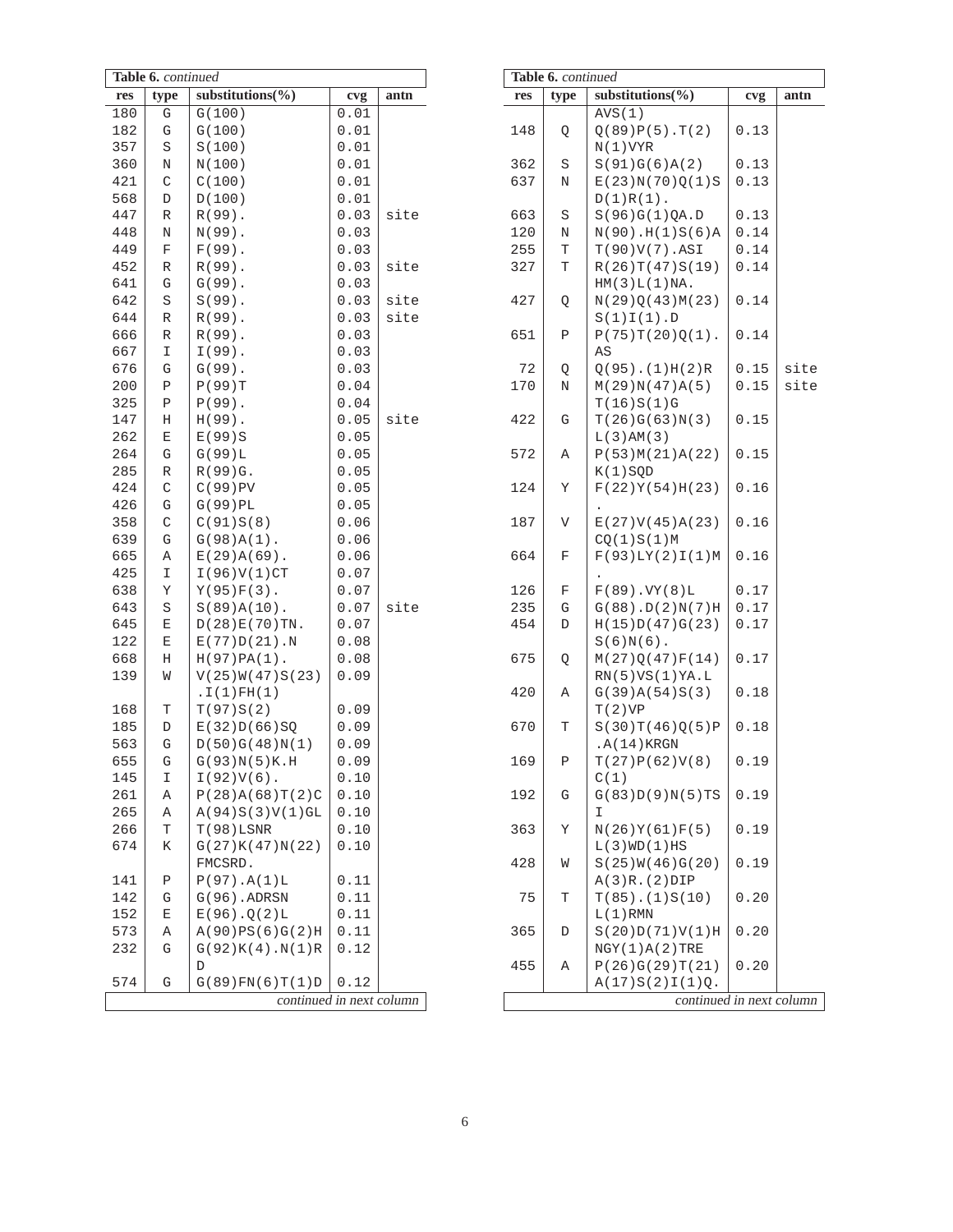| Table 6. continued |      |                              |      |      |  |
|--------------------|------|------------------------------|------|------|--|
| res                | type | substitutions $\binom{0}{0}$ | cvg  | antn |  |
|                    |      | K                            |      |      |  |
| 659                | I    | V(58)I(36)LK(3)              | 0.20 |      |  |
|                    |      |                              |      |      |  |
| 66                 | Ρ    | P(69)I(22)V(4)               | 0.21 |      |  |
|                    |      | . $(2)MA$                    |      |      |  |
| 153                | N    | Y(24)N(51)R(19)              | 0.21 |      |  |
|                    |      | $H(2)GQ(1)$ .                |      |      |  |
| 418                | Α    | G(24)A(42)Q(8)               | 0.21 |      |  |
|                    |      | E(14)T(6)S(3)PD              |      |      |  |
| 569                | Η    | H(85)E(3)T(6)S               | 0.21 |      |  |
|                    |      | D(2)GIL                      |      |      |  |
| 640                | E    | S(6)E(47)Q(23)               | 0.21 |      |  |
|                    |      | T(14)A(1)N(3)V               |      |      |  |
|                    |      | $M(2)$ . I                   |      |      |  |
| 184                | Α    | I(26)A(45)L(23)              | 0.22 |      |  |
|                    |      | RSV(1)M(1)                   |      |      |  |
| 635                | D    | G(50)D(32)E(14)              | 0.22 |      |  |
|                    |      | H.KAR                        |      |      |  |
| 745                | Г    | L(85)I(11)TV.                | 0.22 |      |  |
| 82                 |      | M(1)<br>D(23)Q(61)E(9)       | 0.23 |      |  |
|                    | Q    | $R(3)$ . $(1)$ TS            |      |      |  |
| 279                | Υ    | $Y(77)F(20)W(1)$ .           | 0.23 |      |  |
| 564                | К    | S(21)K(49)D(6)               | 0.23 |      |  |
|                    |      | N(18)MO(2)RI                 |      |      |  |
| 743                | S    | $G(48)S(48)A$ HCNT           | 0.23 |      |  |
|                    |      | . $\mathbb L$                |      |      |  |
| 68                 | R    | $R(74)Q(18)$ . (2)K          | 0.24 |      |  |
|                    |      | H(2)N(1)                     |      |      |  |
| 189                | V    | T(1)V(41)A(50)               | 0.24 |      |  |
|                    |      | G(4)CS                       |      |      |  |
| 252                | G    | D(35)G(46)E(11)              | 0.24 |      |  |
|                    |      | .A(1)N(1)Q(1)MH              |      |      |  |
| 451                | G    | G(70)S(3)A(12)               | 0.24 |      |  |
|                    |      | K(11)RD(1).Q                 |      |      |  |
| 191                | Α    | L(26)A(45)T(8)               | 0.25 |      |  |
|                    |      | G(6)V(6)S(4)                 |      |      |  |
|                    |      | F(1)                         |      |      |  |
| 234                | Т    | $V(45)T(47)$ .K(1)           | 0.25 |      |  |
|                    |      | $L(1)$ SIQFA                 |      |      |  |
| 329                | D    | H(3)D(64)G(6)                | 0.25 |      |  |
|                    |      | Q(20)E(3)W.T                 |      |      |  |

**Table 6.** Residues forming surface "patch" in 1acoA.

| Table 7. |      |                              |  |  |
|----------|------|------------------------------|--|--|
| res      | type | disruptive                   |  |  |
|          |      | mutations                    |  |  |
| 165      | D    | $(R)$ (FWH) (KYVCAG) (TOM)   |  |  |
| 166      | S    | $(KR)$ (FOMWH) (NYELPI) (D)  |  |  |
| 167      | H    | (E)(TOMD)(SNKVCLAPIG)(YR)    |  |  |
| 180      | G    | (KER) (FOMWHD) (NYLPI) (SVA) |  |  |
| 182      | G    | (KER) (FOMWHD) (NYLPI) (SVA) |  |  |
|          |      | continued in next column     |  |  |

|                          | Table 7. continued |                                        |  |
|--------------------------|--------------------|----------------------------------------|--|
| res                      | type               | disruptive                             |  |
|                          |                    | mutations                              |  |
| 357                      | S                  | $(KR)$ (FQMWH) (NYELPI) (D)            |  |
| 360                      | Ν                  | (Y)(FTWH)(SEVCARG)(MD)                 |  |
| 421                      | С                  | (KER) (FQMWHD) (NYLPI) (SVA)           |  |
| 568                      | D                  | (R)(FWH)(KYVCAG)(TQM)                  |  |
| 447                      | R                  | (TD)(SVCLAPIG)(YE)(FMW)                |  |
| 448                      | Ν                  | $(Y)$ (FTWH) (SVCAG) (ER)              |  |
| 449                      | F                  | (KE) (TQD) (SNCG) (R)                  |  |
| 452                      | R                  | (TD)(SVCLAPIG)(YE)(FMW)                |  |
| 641                      | G                  | (KER)(FQMWHD)(NLPI)(Y)                 |  |
| 642                      | S                  | (KR)(FQMWH)(NLPI)(YE)                  |  |
| 644                      | R                  | (TD)(SVCLAPIG)(YE)(FMW)                |  |
| 666                      | R                  | (TD)(SVCLAPIG)(YE)(FMW)                |  |
| 667                      | I                  | (YR)(TH)(SCG)(KE)                      |  |
| 676                      | G                  | (KER)(FQMWHD)(NLPI)(Y)                 |  |
| 200<br>325               | Ρ<br>Ρ             | (R) (YH) (K) (E)<br>(YR)(TH)(SCG)(KE)  |  |
| 147                      | Η                  | $(E)$ (TQMD) (SNVCLAPIG) $(K)$         |  |
| 262                      | Ε                  | (FWH)(R)(Y)(VCAG)                      |  |
| 264                      | G                  | $(R)$ (KE) $(H)$ (FYQWD)               |  |
| 285                      | R                  | $(D)$ (ELPI) $(T)$ (VA)                |  |
| 424                      | С                  | (R)(KE)(H)(Y)                          |  |
| 426                      | G                  | (R)(KE)(H)(Y)                          |  |
| 358                      | C                  | (KR) (E) (FQMWH) (D)                   |  |
| 639                      | G                  | (KER)(HD)(Q)(FMW)                      |  |
| 665                      | Α                  | (YR)(K)(H)(E)                          |  |
| 425                      | I                  | (R)(Y)(H)(K)                           |  |
| 638                      | Υ                  | (K)(Q)(M)(E)                           |  |
| 643                      | S                  | (KR)(H)(Q)(FMW)                        |  |
| 645                      | Ε                  | (FWH)(R)(VA)(Y)                        |  |
| 122                      | Ε                  | (FWH) (YVCARG) (T) (S)                 |  |
| 668                      | Η                  | (E)(TQD)(KM)(SNCG)                     |  |
| 139                      | W                  | (K)(E)(Q)(D)                           |  |
| 168                      | T                  | (KR)(FQMWH)(NELPI)(D)                  |  |
| 185                      | D                  | (R)(FWH)(Y)(VCAG)                      |  |
| 563<br>655               | G<br>G             | $(R)$ (FWH) $(K)$ (E)<br>(E)(R)(D)(FW) |  |
| 145                      | Ι                  | (Y) (R) (H) (T)                        |  |
| 261                      | Α                  | (R)(K)(E)(Y)                           |  |
| 265                      | Α                  | (R)(K)(YE)(H)                          |  |
| 266                      | Т                  | (R)(K)(FWH)(M)                         |  |
| 674                      | K                  | $(Y)$ (FW) $(T)$ (VA)                  |  |
| 141                      | Ρ                  | (YR)(H)(T)(KE)                         |  |
| 142                      | G                  | $(R)$ (KE) (FWH) (M)                   |  |
| 152                      | Ε                  | $(H)$ (FW) $(Y)$ (CG)                  |  |
| 573                      | Α                  | (E)(K)(R)(Y)                           |  |
| 232                      | G                  | (FW)(E)(R)(H)                          |  |
| 574                      | G                  | (R)(K)(E)(H)                           |  |
| 148                      | Q                  | (Y) (H) (FW) (T)                       |  |
| 362                      | S                  | (KR) (QH) (FMW) (E)                    |  |
| 637                      | Ν                  | $(Y)$ (FW) (H) (T)                     |  |
| 663                      | S                  | (R)(K)(H)(FW)                          |  |
| 120                      | Ν                  | $(Y)$ (TE) (FWH) (R)                   |  |
| continued in next column |                    |                                        |  |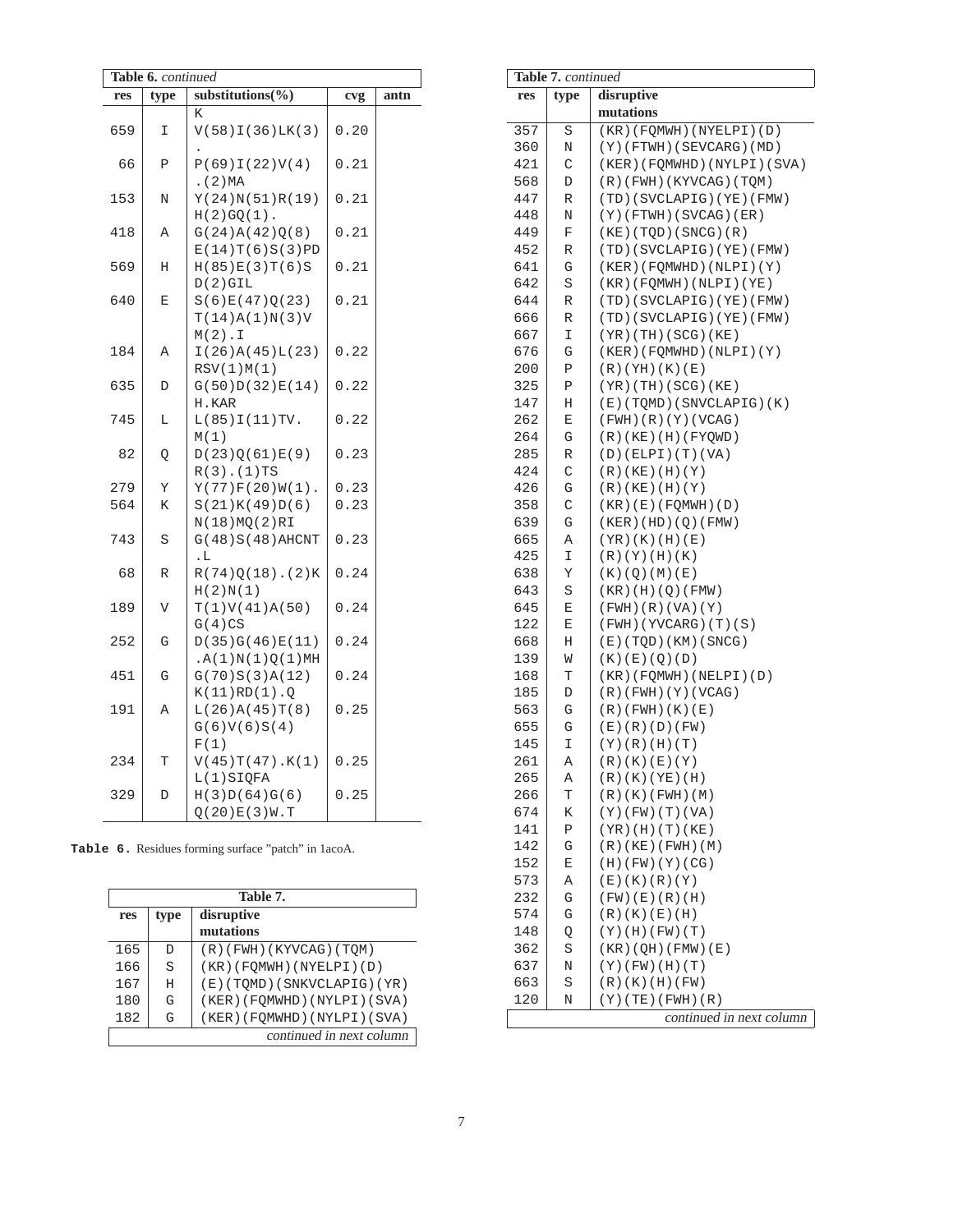| Table 7. continued |        |                               |
|--------------------|--------|-------------------------------|
| res                | type   | disruptive                    |
|                    |        | mutations                     |
| 255                | Т      | (R)(K)(H)(Q)                  |
| 327                | Т      | (R)(K)(H)(FW)                 |
| 427                | Q      | $(Y)$ (H) (FW) (T)            |
| 651                | Ρ      | (R)(Y)(H)(K)                  |
| 72                 | Q      | (TY)(SFVCAWG)(HD)(ELPI)       |
| 170                | Ν      | (Y) (H) (R) (FW)              |
| 422                | G      | $(R)$ (KE) (H) (Y)            |
| 572                | Α      | $(Y)$ $(R)$ $(H)$ $(E)$       |
| 124                | Υ      | (K) (Q) (M) (E)               |
| 187                | V      | (Y)(R)(KH)(E)                 |
| 664                | F      | (K)(E)(T)(QR)                 |
| 126                | F      | (K)(E)(Q)(D)                  |
| 235                | G      | $(R)$ (KE) (M) (FW)           |
| 454                | D      | $(R)$ (FW) (H) (K)            |
| 675                | Q      | $(Y)$ (H) (T) (FW)            |
| 420                | Α      | (R)(K)(E)(Y)                  |
| 670                | Т      | $(R)$ (FWH) $(K)$ (M)         |
| 169                | Ρ      | (R)(Y)(H)(K)                  |
| 192<br>363         | G<br>Υ | (R)(K)(H)(FEW)                |
| 428                | W      | (K)(Q)(MR)(E)<br>(K)(E)(Q)(R) |
| 75                 | Т      | $(R)$ (H) $(K)$ (FW)          |
| 365                | D      | $(R)$ (FWH) $(K)$ (Y)         |
| 455                | Α      | (Y)(R)(E)(H)                  |
| 659                | Ι      | (Y)(R)(TH)(SE)                |
| 66                 | Ρ      | (Y)(R)(H)(T)                  |
| 153                | Ν      | (Y)(T)(FW)(E)                 |
| 418                | Α      | (R)(Y)(K)(H)                  |
| 569                | Η      | (E)(Q)(K)(M)                  |
| 640                | Ε      | (H)(FW)(Y)(R)                 |
| 184                | Α      | $(Y)$ $(R)$ $(E)$ $(K)$       |
| 635                | D      | $(R)$ (FW) (H) (Y)            |
| 745                | L      | (R)(Y)(H)(T)                  |
| 82                 | Q      | (Y) (FW) (H) (T)              |
| 279                | Υ      | (K)(Q)(EM)(N)                 |
| 564                | Κ      | $(Y)$ (FTW) (CG) (SVAH)       |
| 743                | S      | (R)(K)(Q)(H)                  |
| 68                 | R      | (T)(D)(Y)(S)                  |
| 189                | V      | (KR)(E)(Y)(QH)                |
| 252                | G      | $(R)$ (KH) (FEW) (Y)          |
| 451                | G      | (FEWR) (H) (K) (Y)            |
| 191                | Α      | (KR)(E)(Y)(Q)                 |
| 234                | Т      | (R)(K)(H)(FW)                 |
| 329                | D      | $(R)$ (FWH) $(K)$ (YVA)       |

**Table 7.** Disruptive mutations for the surface patch in 1acoA.

# **3 NOTES ON USING TRACE RESULTS**

#### **3.1 Coverage**

Trace results are commonly expressed in terms of coverage: the residue is important if its "coverage" is small - that is if it belongs to some small top percentage of residues [100% is all of the residues in a chain], according to trace. The ET results are presented in the form of a table, usually limited to top 25% percent of residues (or to some nearby percentage), sorted by the strength of the presumed evolutionary pressure. (I.e., the smaller the coverage, the stronger the pressure on the residue.) Starting from the top of that list, mutating a couple of residues should affect the protein somehow, with the exact effects to be determined experimentally.

#### **3.2 Known substitutions**

One of the table columns is "substitutions" - other amino acid types seen at the same position in the alignment. These amino acid types may be interchangeable at that position in the protein, so if one wants to affect the protein by a point mutation, they should be avoided. For example if the substitutions are "RVK" and the original protein has an R at that position, it is advisable to try anything, but RVK. Conversely, when looking for substitutions which will *n*ot affect the protein, one may try replacing, R with K, or (perhaps more surprisingly), with V. The percentage of times the substitution appears in the alignment is given in the immediately following bracket. No percentage is given in the cases when it is smaller than 1%. This is meant to be a rough guide - due to rounding errors these percentages often do not add up to 100%.

#### **3.3 Surface**

To detect candidates for novel functional interfaces, first we look for residues that are solvent accessible (according to DSSP program) by at least  $10\AA^2$ , which is roughly the area needed for one water molecule to come in the contact with the residue. Furthermore, we require that these residues form a "cluster" of residues which have neighbor within  $5\AA$  from any of their heavy atoms.

Note, however, that, if our picture of protein evolution is correct, the neighboring residues which *are not* surface accessible might be equally important in maintaining the interaction specificity - they should not be automatically dropped from consideration when choosing the set for mutagenesis. (Especially if they form a cluster with the surface residues.)

#### **3.4 Number of contacts**

Another column worth noting is denoted "noc/bb"; it tells the number of contacts heavy atoms of the residue in question make across the interface, as well as how many of them are realized through the backbone atoms (if all or most contacts are through the backbone, mutation presumably won't have strong impact). Two heavy atoms are considered to be "in contact" if their centers are closer than  $5\AA$ .

#### **3.5 Annotation**

If the residue annotation is available (either from the pdb file or from other sources), another column, with the header "annotation" appears. Annotations carried over from PDB are the following: site (indicating existence of related site record in PDB ), S-S (disulfide bond forming residue), hb (hydrogen bond forming residue, jb (james bond forming residue), and sb (for salt bridge forming residue).

#### **3.6 Mutation suggestions**

Mutation suggestions are completely heuristic and based on complementarity with the substitutions found in the alignment. Note that they are meant to be **disruptive** to the interaction of the protein with its ligand. The attempt is made to complement the following properties: small [AVGSTC], medium [LPNQDEMIK], large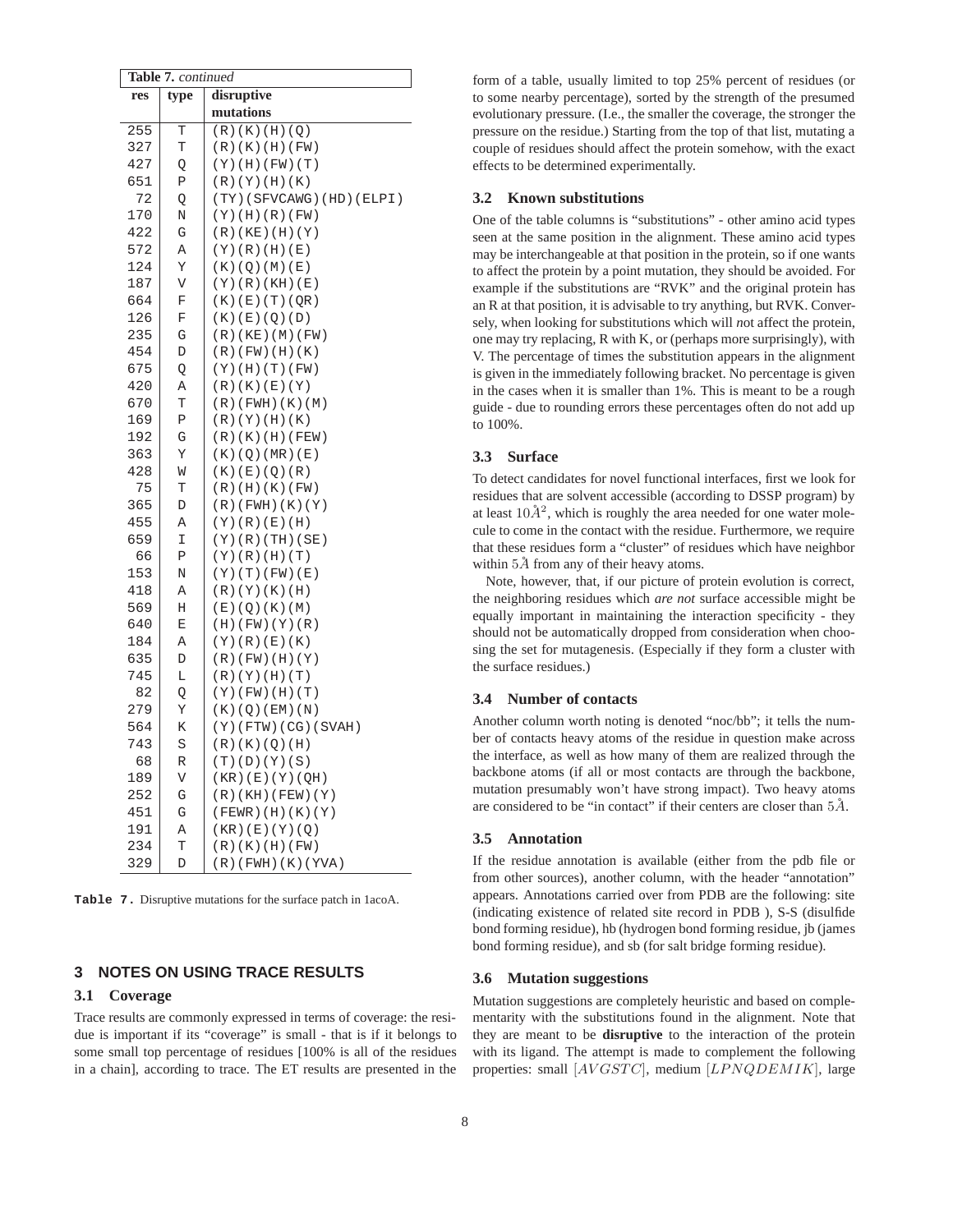

**Fig. 9.** Coloring scheme used to color residues by their relative importance.

 $[WFYHR]$ , hydrophobic  $[LPVAMWFI]$ , polar  $[GTCY]$ ; positively  $[KHR]$ , or negatively  $[DE]$  charged, aromatic  $[WFYH]$ , long aliphatic chain  $[EKRQM]$ , OH-group possession  $[SDETY]$ , and NH2 group possession  $[NQRK]$ . The suggestions are listed according to how different they appear to be from the original amino acid, and they are grouped in round brackets if they appear equally disruptive. From left to right, each bracketed group of amino acid types resembles more strongly the original (i.e. is, presumably, less disruptive) These suggestions are tentative - they might prove disruptive to the fold rather than to the interaction. Many researcher will choose, however, the straightforward alanine mutations, especially in the beginning stages of their investigation.

#### **4 APPENDIX**

#### **4.1 File formats**

Files with extension "ranks sorted" are the actual trace results. The fields in the table in this file:

- alignment# number of the position in the alignment
- residue# residue number in the PDB file
- type amino acid type
- rank rank of the position according to older version of ET
- variability has two subfields:
	- 1. number of different amino acids appearing in in this column of the alignment
	- 2. their type
- rho ET score the smaller this value, the lesser variability of this position across the branches of the tree (and, presumably, the greater the importance for the protein)
- cvg coverage percentage of the residues on the structure which have this rho or smaller
- gaps percentage of gaps in this column

#### **4.2 Color schemes used**

The following color scheme is used in figures with residues colored by cluster size: black is a single-residue cluster; clusters composed of

more than one residue colored according to this hierarchy (ordered by descending size): red, blue, yellow, green, purple, azure, turquoise, brown, coral, magenta, LightSalmon, SkyBlue, violet, gold, bisque, LightSlateBlue, orchid, RosyBrown, MediumAquamarine, DarkOliveGreen, CornflowerBlue, grey55, burlywood, LimeGreen, tan, DarkOrange, DeepPink, maroon, BlanchedAlmond.

The colors used to distinguish the residues by the estimated evolutionary pressure they experience can be seen in Fig. 9.

# **4.3 Credits**

*4.3.1* **Alistat** *alistat* reads a multiple sequence alignment from the file and shows a number of simple statistics about it. These statistics include the format, the number of sequences, the total number of residues, the average and range of the sequence lengths, and the alignment length (e.g. including gap characters). Also shown are some percent identities. A percent pairwise alignment identity is defined as (idents / MIN(len1, len2)) where idents is the number of exact identities and len1, len2 are the unaligned lengths of the two sequences. The "average percent identity", "most related pair", and "most unrelated pair" of the alignment are the average, maximum, and minimum of all (N)(N-1)/2 pairs, respectively. The "most distant seq" is calculated by finding the maximum pairwise identity (best relative) for all N sequences, then finding the minimum of these N numbers (hence, the most outlying sequence). *alistat* is copyrighted by HHMI/Washington University School of Medicine, 1992-2001, and freely distributed under the GNU General Public License.

*4.3.2* **CE** To map ligand binding sites from different source structures, report\_maker uses the CE program: http://cl.sdsc.edu/. Shindyalov IN, Bourne PE (1998) *"Protein structure alignment by incremental combinatorial extension (CE) of the optimal path* . Protein Engineering 11(9) 739-747.

*4.3.3* **DSSP** In this work a residue is considered solvent accessible if the DSSP program finds it exposed to water by at least  $10\text{\AA}^2$ , which is roughly the area needed for one water molecule to come in the contact with the residue. DSSP is copyrighted by W. Kabsch, C. Sander and MPI-MF, 1983, 1985, 1988, 1994 1995, CMBI version by Elmar.Krieger@cmbi.kun.nl November 18,2002,

http://www.cmbi.kun.nl/gv/dssp/descrip.html.

*4.3.4* **HSSP** Whenever available, report maker uses HSSP alignment as a starting point for the analysis (sequences shorter than 75% of the query are taken out, however); R. Schneider, A. de Daruvar, and C. Sander. *"The HSSP database of protein structuresequence alignments."* Nucleic Acids Res., 25:226–230, 1997.

http://swift.cmbi.kun.nl/swift/hssp/

4.3.5 **LaTex** The text for this report was processed using LAT<sub>EX</sub>; Leslie Lamport, "LaTeX: A Document Preparation System Addison-Wesley," Reading, Mass. (1986).

*4.3.6* **Muscle** When making alignments "from scratch", report maker uses Muscle alignment program: Edgar, Robert C. (2004), *"MUSCLE: multiple sequence alignment with high accuracy and high throughput."* Nucleic Acids Research 32(5), 1792-97.

http://www.drive5.com/muscle/

*4.3.7* **Pymol** The figures in this report were produced using Pymol. The scripts can be found in the attachment. Pymol